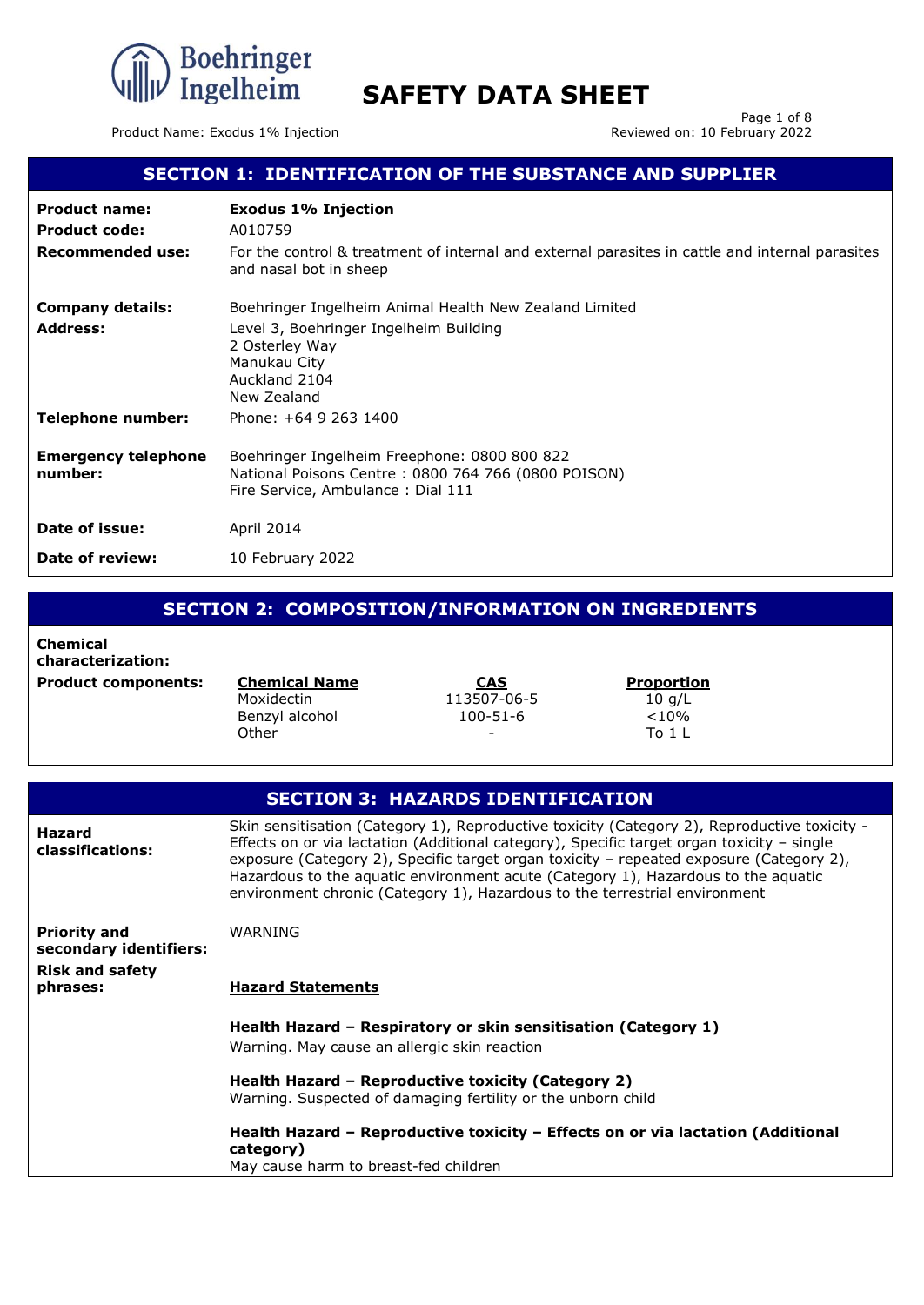#### Product Name: Exodus 1% Injection **Reviewed on: 10 February 2022**

Page 2 of 8

**Health Hazard - Specific target organ toxicity – single exposure (Category 2)** Warning. May cause damage to organs

**Health Hazard - Specific target organ toxicity – repeated exposure (Category 2)** Warning. May cause damage to organs through prolonged or repeated exposure

**Environmental hazards - Hazardous to the aquatic environment acute (Category 1)** Warning. Very toxic to aquatic life

#### **Environmental hazards - Hazardous to the aquatic environment chronic (Category 1)**

Warning. Very toxic to aquatic life with long lasting effects

#### **Environmental hazards – Hazardous to the terrestrial environment**

Hazardous to soil organisms Hazardous to terrestrial invertebrates

### **Precautionary statements**

#### **Precautionary statement - General**

P101 If medical advice is needed, have product container or label at hand P102 Keep out of reach of children P103 Read carefully and follow all instructions

#### **Precautionary statement – Prevention**

P201 Obtain special instructions before use P202 Do not handle until all safety precautions have been read and understood P260 Do not breathe dust/fume/gas/mist/vapours/spray P261 Avoid breathing dust/fume/gas/mist/vapours/spray P263 Avoid contact during pregnancy and while nursing P264 Wash contaminated skin/eyes thoroughly after handling P270 Do not eat, drink or smoke when using this product P272 Contaminated clothing should not be allowed out of the workplace P273 Avoid release to the environment P280 Wear protective gloves/protective clothing/eye protection/face protection

#### **Precautionary statement – Response**

P302 + P352 IF ON SKIN: Wash with plenty of water P308+P311 IF exposed or concerned: Call a POISON CENTRE/Doctor P308 + P313 IF exposed or concerned: Get medical advice/attention P314 Get medical advice/attention if you feel unwell P321 Specific treatment – see Section 4: First Aid Measures P333 + P313 If skin irritation or rash occurs: Get medical advice/attention P362 + P364 Take off contaminated clothing and wash it before reuse P391 Collect spillage

#### **Precautionary statement – Storage**

P405 Store locked up

#### **Precautionary statement – Disposal**

P501 Dispose of contents/container according to the label description of one or more appropriate and achievable methods for the disposal of a substance in accordance with the Hazardous Substances (Disposal) Regulations 2001. This may also include any method of disposal that must be avoided. See Section 13 for disposal details.

### **SECTION 4: FIRST AID MEASURES**

**Necessary first aid** For advice contact the National Poisons Centre at 0800 POISON (0800 764 766) or a doctor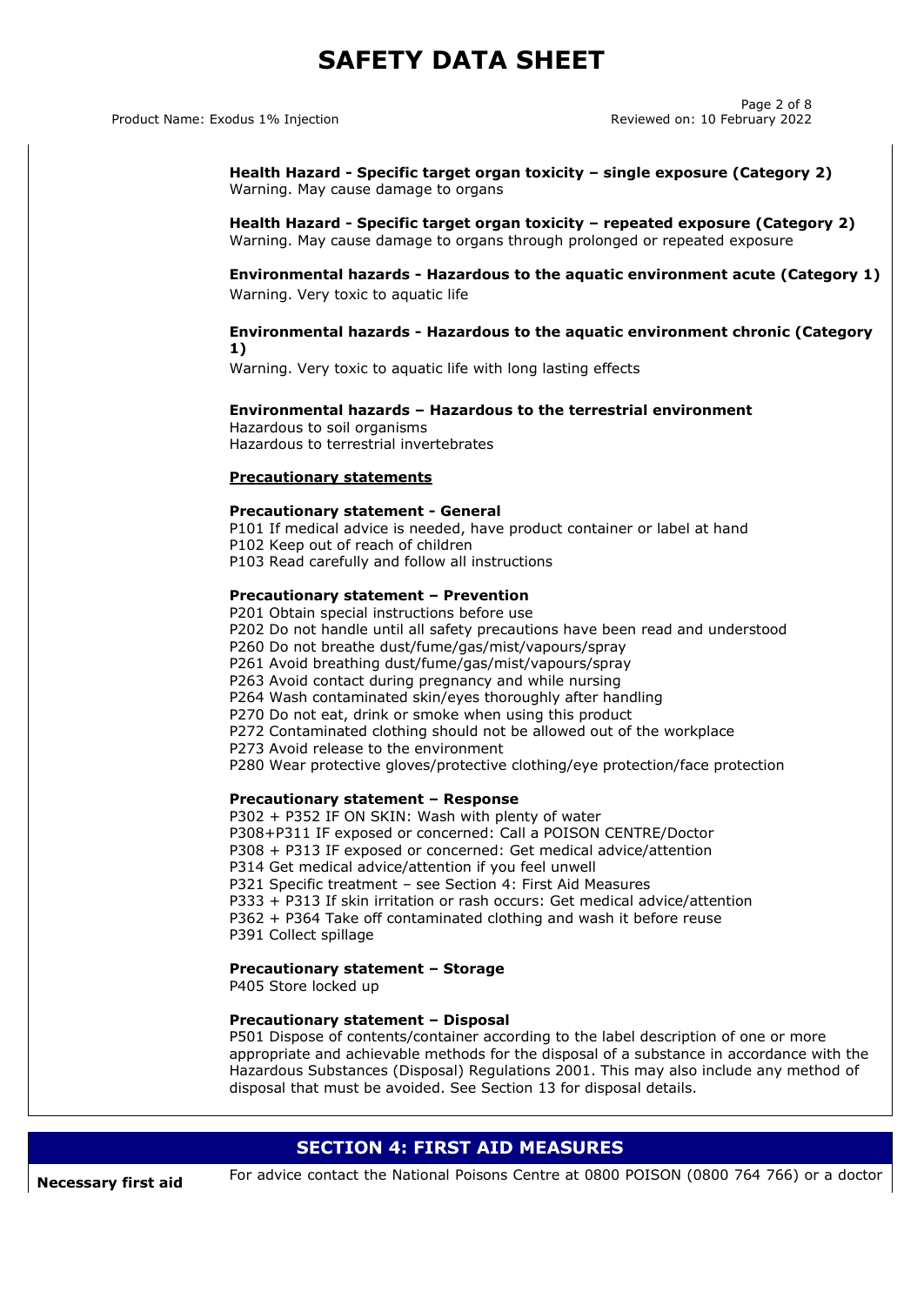Product Name: Exodus 1% Injection

Page 3 of 8<br>Reviewed on: 10 February 2022

| measures:                              | immediately. If the patient is not breathing, begin artificial respiration and seek medical advice<br>immediately. Never give fluids or induce vomiting if a patient is unconscious or convulsing,<br>regardless of injury.                                                                                                                                                            |  |
|----------------------------------------|----------------------------------------------------------------------------------------------------------------------------------------------------------------------------------------------------------------------------------------------------------------------------------------------------------------------------------------------------------------------------------------|--|
|                                        | INGESTION: Seek medical advice immediately. DO NOT induce vomiting. If the patient is<br>conscious, wash mouth out with water. Do not give anything by mouth to an unconscious<br>person.                                                                                                                                                                                              |  |
|                                        | EYES: Flush the eye(s) out with running water for at least 15 minutes. Removal of contact<br>lenses should be done with caution within 5 minutes of exposure. If symptoms develop, seek<br>medical advice immediately.                                                                                                                                                                 |  |
|                                        | SKIN: Remove any contaminated clothing and wash the affected area immediately with soap<br>and water. If symptoms develop, seek medical advice immediately.                                                                                                                                                                                                                            |  |
|                                        | INHALATION: Move the patient to fresh air. If symptoms develop, seek medical advice<br>immediately.                                                                                                                                                                                                                                                                                    |  |
|                                        | SELF-INJECTION: Immediate medical advice should be sought on the management of all<br>instances of accidental self-injection, particularly those near a joint or associated with<br>bruising. Allow the wound to bleed freely and avoid squeezing the injection site to avoid<br>spread of the product. Clean the wound thoroughly with soap and water, then keep it clean<br>and dry. |  |
| <b>Poisoning Symptoms:</b>             | No specific information available.                                                                                                                                                                                                                                                                                                                                                     |  |
| <b>Workplace facilities:</b>           | No special facilities required. Standard emergency equipment must be available.                                                                                                                                                                                                                                                                                                        |  |
| <b>Required instructions:</b>          | Observe good work practices and avoid skin and eye contact, self-injection, ingestion and<br>inhalation of dusts, mists or vapours. Do not eat, drink or smoke while using this product.<br>Wash hands and exposed skin before eating, drinking or smoking and after work. Launder<br>protective clothing after use separately from other clothing, and before each reuse.             |  |
| <b>Notes for medical</b><br>personnel: | Apply symptomatic therapy (no specific antidote).<br>Note the nature of the product (possible irritant, reproductive/developmental toxin and<br>sensitiser).                                                                                                                                                                                                                           |  |

| <b>SECTION 5: FIRE FIGHTING MEASURES</b>   |                                                                                                                                                                                                                                                                                                                                                    |  |  |
|--------------------------------------------|----------------------------------------------------------------------------------------------------------------------------------------------------------------------------------------------------------------------------------------------------------------------------------------------------------------------------------------------------|--|--|
| <b>Type of hazard:</b>                     | Non-flammable, Non-combustible, Non explosive.                                                                                                                                                                                                                                                                                                     |  |  |
| <b>Fire hazard</b><br>properties:          | This product does not burn. There is no risk of an explosion from this product under normal<br>circumstances if it is involved in a fire. It will produce only minor quantities of<br>decomposition products at temperatures normally achieved in a fire. Likely to decompose<br>only after heating to dryness followed by further strong heating. |  |  |
| Regulatory<br>requirements:                | Not applicable                                                                                                                                                                                                                                                                                                                                     |  |  |
| <b>Extinguishing media</b><br>and methods: | Use dry chemical, foam, carbon dioxide or water to extinguish fires involving this product.                                                                                                                                                                                                                                                        |  |  |
| Hazchem code:                              | 3Z                                                                                                                                                                                                                                                                                                                                                 |  |  |
| Recommended<br>protective clothing:        | During large-scale fire-fighting operations wear approved positive pressure, self-contained<br>breathing apparatus and full protective turn-out gear.                                                                                                                                                                                              |  |  |

**SECTION 6: ACCIDENTAL RELEASE MEASURES**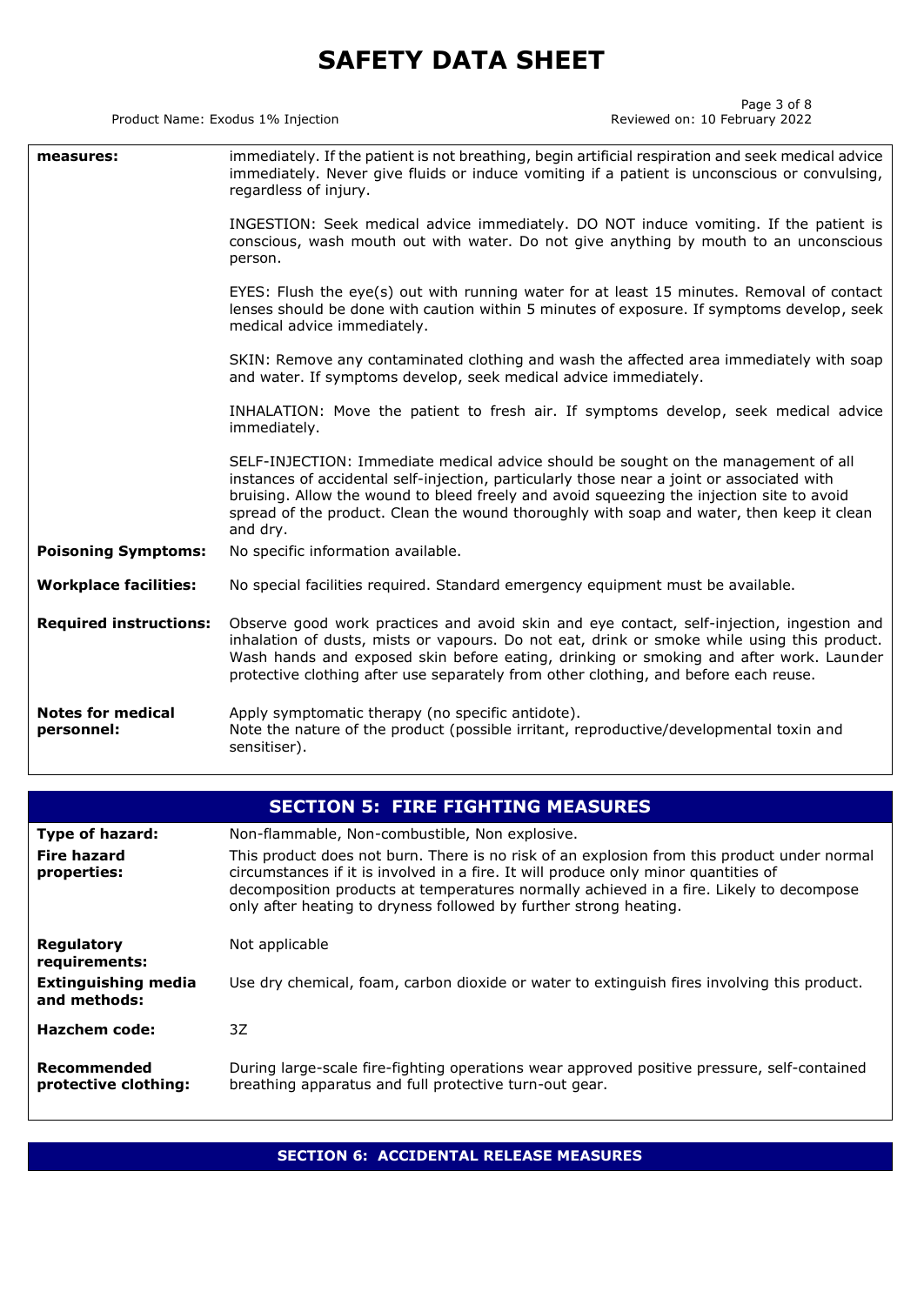Product Name: Exodus 1% Injection

Page 4 of 8<br>Reviewed on: 10 February 2022

| <b>Personal Precautions:</b>             | Personnel involved in clean-up should wear appropriate personal protective equipment to<br>minimise exposure. This may include eye protection, chemically resistant gloves, boots and<br>overalls.                                                                                      |  |  |
|------------------------------------------|-----------------------------------------------------------------------------------------------------------------------------------------------------------------------------------------------------------------------------------------------------------------------------------------|--|--|
| <b>Environmental</b><br>precautions:     | Prevent material from entering surface water drains or waterways. If a significant quantity of<br>material enters drains, advise emergency services                                                                                                                                     |  |  |
|                                          | Non-essential personnel should be evacuated from the affected area.<br>1.                                                                                                                                                                                                               |  |  |
| <b>Procedure for Spills:</b>             | Stop leak and contain the source of spill if it is safe to do so. Reposition any leaking<br>2.<br>containers to minimise further leakage.                                                                                                                                               |  |  |
|                                          | 3. Absorb the spill with an absorbent material (e.g. sand).                                                                                                                                                                                                                             |  |  |
|                                          | 4. Collect the spilled material into labelled containers for disposal, minimising dust<br>generation.                                                                                                                                                                                   |  |  |
|                                          | Decontaminate the spill area thoroughly with detergent and water, preventing<br>5.<br>runoff from entering drains.                                                                                                                                                                      |  |  |
| <b>Procedure</b><br>for<br>disposal:     | Contaminated material must be disposed of at an approved landfill or other approved facility<br>in accordance with local, regional and national requirements. Avoid contamination of any<br>water supply with product or empty container                                                |  |  |
|                                          |                                                                                                                                                                                                                                                                                         |  |  |
| <b>SECTION 7: HANDLING AND STORAGE</b>   |                                                                                                                                                                                                                                                                                         |  |  |
| <b>Precautions for safe</b><br>handling: | Keep exposure to this product to a minimum and minimise the quantities kept in work areas.<br>Ensure the personal protective measures outlined in Section 8 are followed, and avoid contact<br>or contamination with incompatible materials listed in Section 10. The measures detailed |  |  |

|                                        | under "Storage" below should be followed during handling to minimise risks to persons using<br>the product in the workplace.                                                                                                                                                                    |
|----------------------------------------|-------------------------------------------------------------------------------------------------------------------------------------------------------------------------------------------------------------------------------------------------------------------------------------------------|
| <b>Regulatory</b><br>requirements:     | N/A                                                                                                                                                                                                                                                                                             |
| <b>Handling practices:</b>             | Avoid self-injection, ingestion, contact with skin and eyes, and inhalation of dusts, mists or<br>vapours. Do not eat, drink or smoke while handling this product. Wash hands and exposed<br>skin before eating, drinking or smoking and after work. Wash any protective clothing after<br>use. |
| <b>Approved handlers:</b>              | Not required                                                                                                                                                                                                                                                                                    |
| <b>Conditions for safe</b><br>storage: | Store below 25 °C. Protect from light. Use within 35 days of opening. Keep out of reach of<br>children.                                                                                                                                                                                         |
| <b>Store site</b><br>requirements:     | A requirement for an emergency management plan, secondary containment and signage is<br>applicable when quantities of 100 L or more are stored.                                                                                                                                                 |

**Packaging:** Packaging Schedule 3 (UN Packing Group III) for quantities >5 L (Hazardous Substances Packaging Regulations 2001). Store in the original container, away from foodstuffs

| <b>SECTION 8: EXPOSURE CONTROL/PERSONAL PROTECTION</b> |                                                                                                                                                                                                                                                                                                            |  |  |
|--------------------------------------------------------|------------------------------------------------------------------------------------------------------------------------------------------------------------------------------------------------------------------------------------------------------------------------------------------------------------|--|--|
| <b>Workplace exposure</b><br>standards:                | A time weighted average (TWA) concentration for an 8-hour day and a 5-day week has not<br>been established by NOHSC Australia for any of the major ingredients in this product. There<br>is a blanket limit of 10 mg/m <sup>3</sup> for dusts or mists when limits have not otherwise been<br>established. |  |  |
| <b>Application in the</b><br>workplace:                | The nature of this product makes it unlikely that this level will be approached during normal<br>handling. Prevent exposure by using engineering controls, personal protective equipment<br>and work practices that prevent skin and eye contact.                                                          |  |  |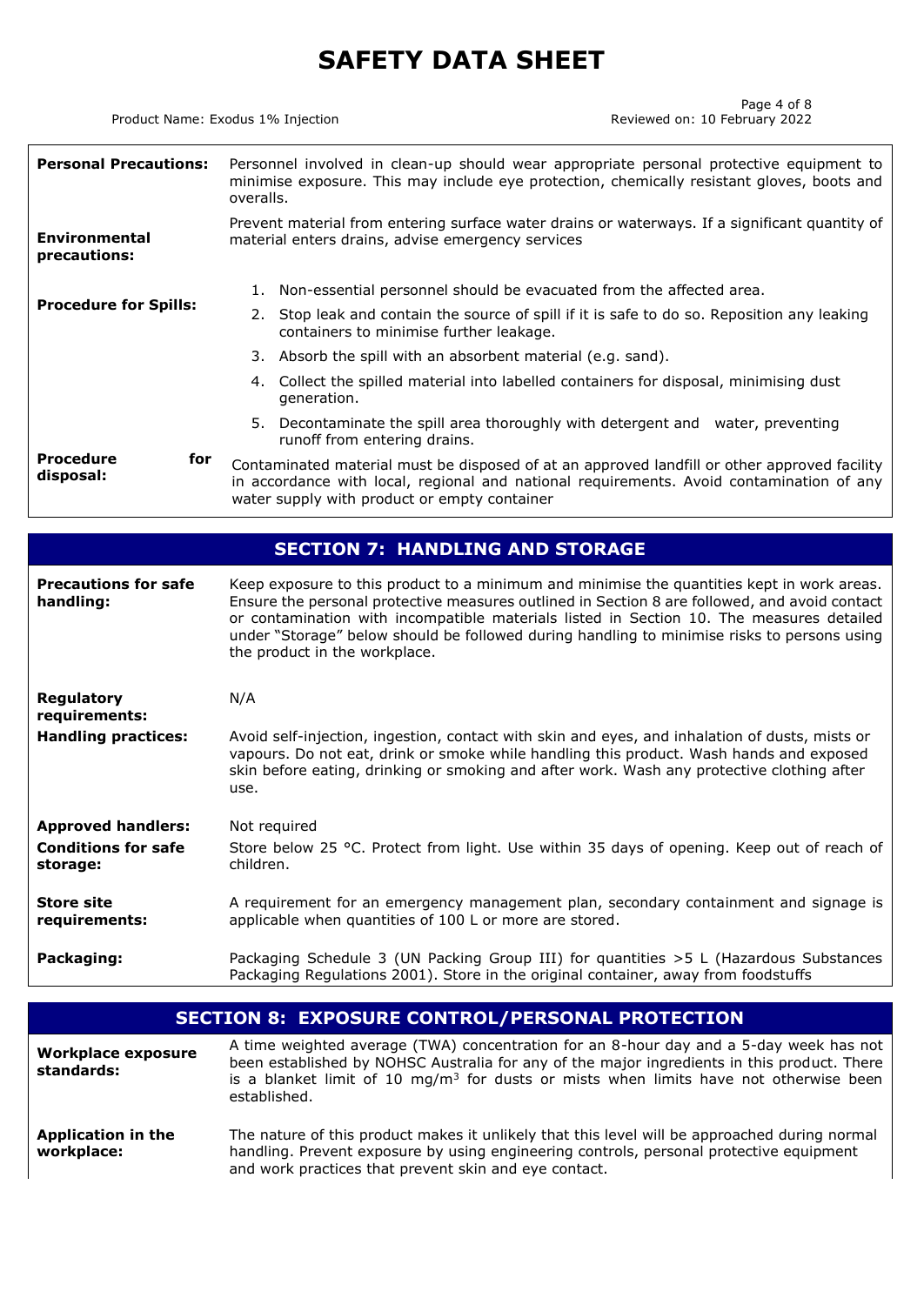Product Name: Exodus 1% Injection

Page 5 of 8<br>Reviewed on: 10 February 2022

| <b>Exposure standards</b><br>outside the<br>workplace: | Moxidectin:<br>$-$ ADE:<br>$\cdot$ PDE $_{\text{food}}$ :<br>• PDE <sub>drinking water</sub> :<br>$\cdot$ PDE dermal:<br>• TELskin surface deposition:<br>$\blacksquare$ EELwater:                                                                                                                                                                                                                                                                                                                                                                                                                                                                                                                                                                                                                                                                                                                                                                        | $0.002$ mg/kg bw/day<br>0.0014 mg/kg bw/day<br>$0.0004$ mg/kg bw per day<br>0.0002 mg/kg bw per day<br>$0.03$ mg/m <sup>2</sup><br>0.0000003 mg/L                                                                                                                                            |  |
|--------------------------------------------------------|-----------------------------------------------------------------------------------------------------------------------------------------------------------------------------------------------------------------------------------------------------------------------------------------------------------------------------------------------------------------------------------------------------------------------------------------------------------------------------------------------------------------------------------------------------------------------------------------------------------------------------------------------------------------------------------------------------------------------------------------------------------------------------------------------------------------------------------------------------------------------------------------------------------------------------------------------------------|----------------------------------------------------------------------------------------------------------------------------------------------------------------------------------------------------------------------------------------------------------------------------------------------|--|
| <b>Engineering controls:</b>                           | Engineering controls should be used as the primary means to control exposures. Use process<br>enclosures, local exhaust ventilation, or other engineering controls to maintain airborne levels<br>below recommended exposure limits                                                                                                                                                                                                                                                                                                                                                                                                                                                                                                                                                                                                                                                                                                                       |                                                                                                                                                                                                                                                                                              |  |
| <b>Personal protection:</b>                            | The following instructions are for those coming into frequent and / or lengthy contact with<br>this product. For occasional handling employ precautions suitable for the conditions under<br>which the product is being handled.<br>Hands: Impervious protective gloves should be worn when handling this product to prevent<br>irritation. Consult AS/NZS 2161 for guidance.<br>Eyes: Protective eyewear should be worn when handling this product as eye contact may<br>prove painful and dangerous, and should be avoided. Consult AS/NZS 1336 and 1337 for<br>guidance.<br>Skin: Clean overalls or protective clothing, including safety boots, should be worn. Consult<br>AS/NZS 2919 and 2210 for guidance.<br><b>Respiratory:</b> Respiratory protection is not normally required; however, if the product is<br>being handled in dusty or confined conditions, use of a mask or respirator may be preferred.<br>Consult AS/NZS 1715 for guidance. |                                                                                                                                                                                                                                                                                              |  |
| <b>General Hygiene:</b>                                | protective clothing after use.                                                                                                                                                                                                                                                                                                                                                                                                                                                                                                                                                                                                                                                                                                                                                                                                                                                                                                                            | Change work clothes regularly. Avoid self-injection, ingestion, contact with skin and eyes, and<br>inhalation of dusts, mists or vapours. Do not eat, drink or smoke while handling this product.<br>Wash hands and exposed skin before eating, drinking or smoking and after work. Wash any |  |

### **SECTION 9: PHYSICAL AND CHEMICAL PROPERTIES**

| <b>Specify product</b><br>data:   | Formulation type<br>Appearance<br>Specific gravity/Density<br>pH:<br>Boiling point:<br>Vapour Pressure<br>Solubility in Water<br>Flashpoint<br><b>Oxidising Properties</b><br><b>Corrosive Properties</b> | Solution<br>Yellowish liquid<br>$0.9 - 1.2$<br>Approximately 6.2<br>ca 100 °C<br>N/A<br>Soluble in water<br>Not applicable. This product is not a flammable.<br>Not applicable. This product is not an oxidiser.<br>Not applicable. This product is not corrosive. |
|-----------------------------------|-----------------------------------------------------------------------------------------------------------------------------------------------------------------------------------------------------------|--------------------------------------------------------------------------------------------------------------------------------------------------------------------------------------------------------------------------------------------------------------------|
| Required<br>specifications:       | N/A                                                                                                                                                                                                       |                                                                                                                                                                                                                                                                    |
| <b>Further</b><br>specifications: | N/A                                                                                                                                                                                                       |                                                                                                                                                                                                                                                                    |
| <b>Specific advice:</b>           | N/A                                                                                                                                                                                                       |                                                                                                                                                                                                                                                                    |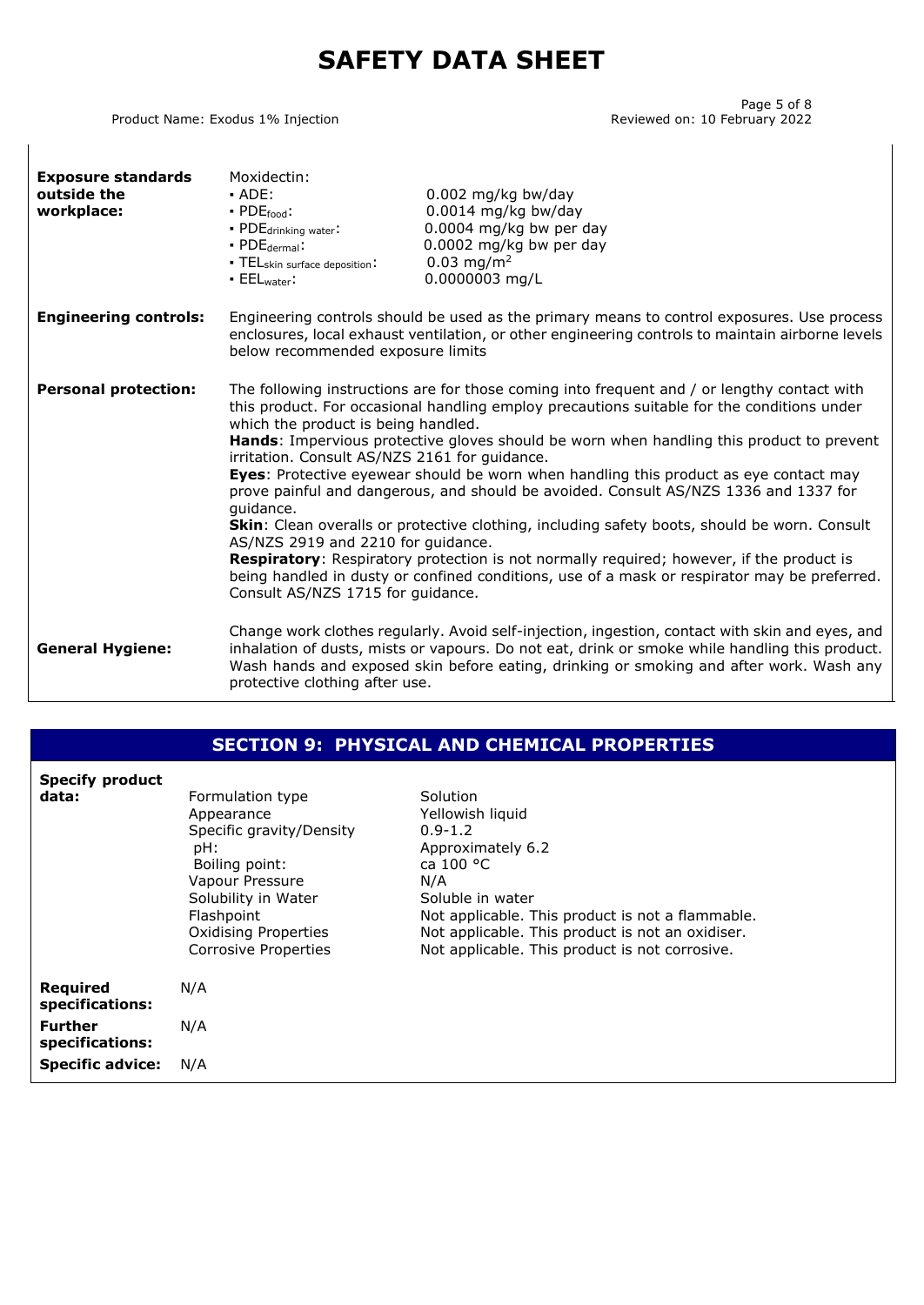Product Name: Exodus 1% Injection

| <b>SECTION 10: STABILITY AND REACTIVITY</b>    |                                                                                                                                  |  |
|------------------------------------------------|----------------------------------------------------------------------------------------------------------------------------------|--|
| <b>Stability of the</b><br>substance:          | Stable under normal conditions of use and storage.                                                                               |  |
| <b>Conditions to</b><br>avoid:                 | No specific conditions to avoid.                                                                                                 |  |
| <b>Material to</b><br>avoid:                   | No specific materials to avoid.                                                                                                  |  |
| <b>Hazardous</b><br>decomposition<br>products: | This product is unlikely to spontaneously decompose.<br>No hazardous products are expected, except when heated to decomposition. |  |
| <b>Hazardous</b><br>polymerization:            | Components are not expected to form hazardous polymers.                                                                          |  |
| <b>Specific data:</b>                          | N/A                                                                                                                              |  |

|                          | <b>SECTION 11: TOXICOLOGICAL INFORMATION</b>                                                                                                                                                                                                                                                                                                                                                                                                                                                                                                                                                                                                                                                                                                                                                                                                                                                                                                                                                                                                                                                                                                                                                                                                                                                                                                          |
|--------------------------|-------------------------------------------------------------------------------------------------------------------------------------------------------------------------------------------------------------------------------------------------------------------------------------------------------------------------------------------------------------------------------------------------------------------------------------------------------------------------------------------------------------------------------------------------------------------------------------------------------------------------------------------------------------------------------------------------------------------------------------------------------------------------------------------------------------------------------------------------------------------------------------------------------------------------------------------------------------------------------------------------------------------------------------------------------------------------------------------------------------------------------------------------------------------------------------------------------------------------------------------------------------------------------------------------------------------------------------------------------|
| Data and interpretation: | 6.1E<br>May be harmful if swallowed, inhaled or absorbed through the skin.<br>6.5B<br>May cause an allergic skin reaction. Avoid skin contact.<br>6.8B<br>Suspected of damaging fertility or the unborn child from repeated<br>oral exposure.<br>6.8C<br>May cause harm to breast-fed children from repeated oral<br>exposure.<br>6.9B<br>May cause target organ damage from repeated oral exposure at<br>high doses.                                                                                                                                                                                                                                                                                                                                                                                                                                                                                                                                                                                                                                                                                                                                                                                                                                                                                                                                 |
| <b>Summaries data:</b>   | Acute effects                                                                                                                                                                                                                                                                                                                                                                                                                                                                                                                                                                                                                                                                                                                                                                                                                                                                                                                                                                                                                                                                                                                                                                                                                                                                                                                                         |
|                          | Moxidectin: Moxidectin is a macrocyclic lactone, structurally similar to<br>ivermectin, abamectin and milbemycin. Moxidectin is an acute oral toxin with<br>nervous system effects [LD50 (oral, mice) 42 mg/kg, LD50 (dermal) is<br>>2000 mg/kg]. Only mild signs of skin irritation were seen (rabbit, exposure<br>for up to 72 hrs). Moderate eye irritation was noted (rabbit), but signs<br>resolved 48-72 hrs after treatment.<br>Laboratory rodent reproductive studies reported foetal malformations,<br>decreased number of live births, reduced pup weights and neonatal &<br>lactational deaths [lowest NOEL 0.4 mg/kg/day]. A chronic feeding study (90<br>days; 0 to 1.6 mg/kg/d) induced toxicity in dogs. At the highest dose<br>lacrimation, tremors, salivation, slight ataxia and a languid appearance were<br>reported. Dose dependant reductions in absolute body weight and food<br>consumption were noted [NOEL 0.3 mg/kg]. In a second study (52 weeks; 0-<br>1.15 mg/kg/d), no signs of toxicity occurred and body weights remained<br>comparable to controls throughout the study [NOEL 1.15 mg/kg]. Moxidectin<br>is not mutagenic or carcinogenic.<br>Benzenemethanol: Benzyl alcohol is an acute toxin [LD50 (oral, rabbit)<br>1040 mg/kg, LD50 (dermal, rabbit) 2000 mg/kg], an eye irritant and a<br>contact sensitiser. |
|                          | Chronic/Long Term Effects                                                                                                                                                                                                                                                                                                                                                                                                                                                                                                                                                                                                                                                                                                                                                                                                                                                                                                                                                                                                                                                                                                                                                                                                                                                                                                                             |
|                          | <b>Moxidectin:</b> Laboratory rodent reproductive studies reported foetal<br>malformations, decreased number of live births, reduced pup weights and<br>neonatal & lactational deaths [lowest NOEL 0.4 mg/kg/day]. A chronic<br>feeding study (90 days; 0 to 1.6 mg/kg/d) induced toxicity in dogs. At the<br>highest dose lacrimation, tremors, salivation, slight ataxia and a languid                                                                                                                                                                                                                                                                                                                                                                                                                                                                                                                                                                                                                                                                                                                                                                                                                                                                                                                                                              |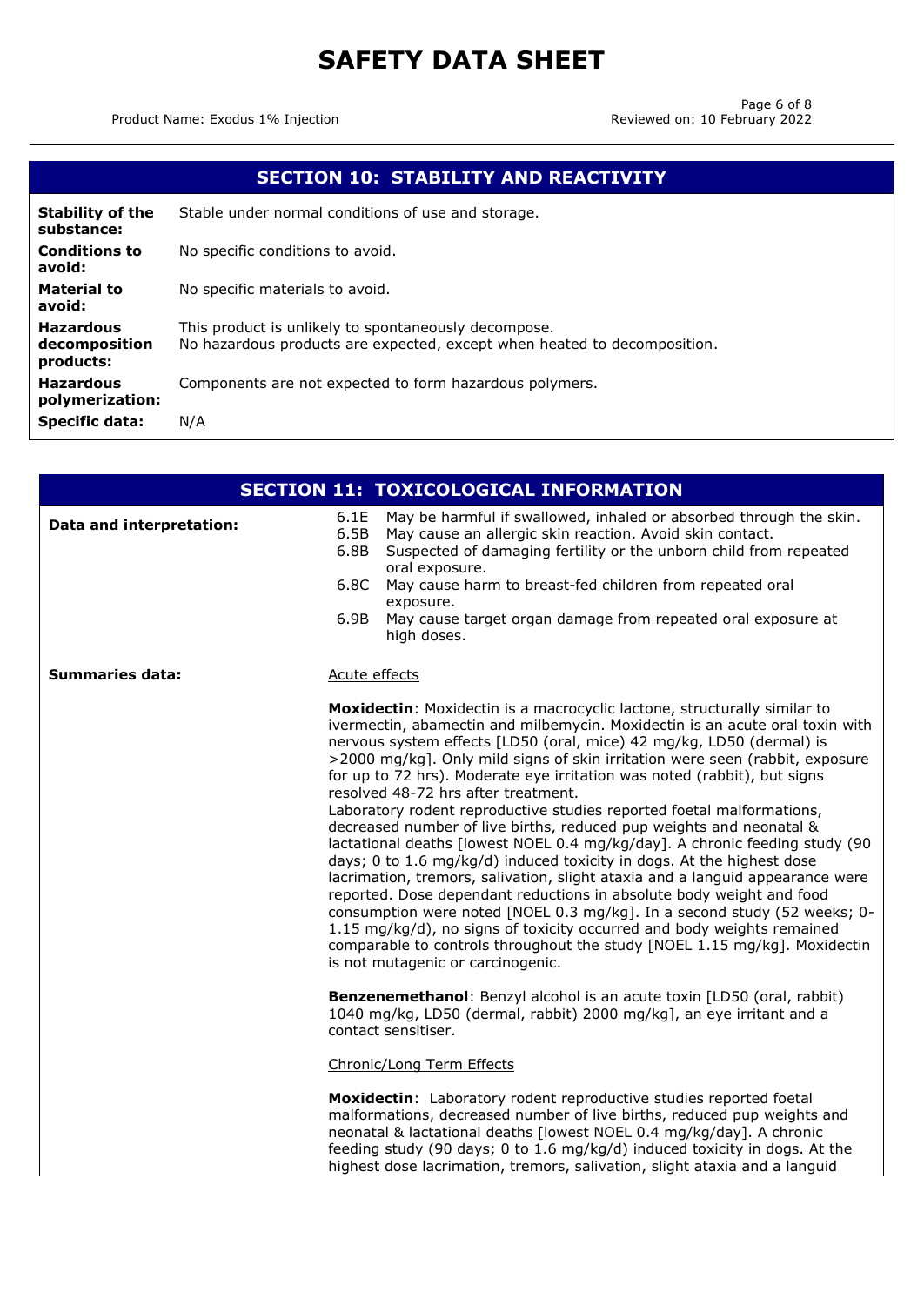Product Name: Exodus 1% Injection **Reviewed on: 10 February 2022** 

Page 7 of 8

appearance were reported. Dose dependant reductions in absolute body weight and food consumption were noted [NOEL 0.3 mg/kg]. In a second study (52 weeks; 0-1.15 mg/kg/d), no signs of toxicity occurred and body weights remained comparable to controls throughout the study [NOEL 1.15 mg/kg]. Moxidectin is not mutagenic or carcinogenic.

| <b>SECTION 12: ENVIRONMENTAL INFORMATION</b> |                                                                                                                                                                                                                                                                                                                                                                                                                                                                                                                                                                                                                                                                                                                                                                                                                                                                                                                                                                                                                                                                                                                                                 |                                                                                                                                                       |
|----------------------------------------------|-------------------------------------------------------------------------------------------------------------------------------------------------------------------------------------------------------------------------------------------------------------------------------------------------------------------------------------------------------------------------------------------------------------------------------------------------------------------------------------------------------------------------------------------------------------------------------------------------------------------------------------------------------------------------------------------------------------------------------------------------------------------------------------------------------------------------------------------------------------------------------------------------------------------------------------------------------------------------------------------------------------------------------------------------------------------------------------------------------------------------------------------------|-------------------------------------------------------------------------------------------------------------------------------------------------------|
| <b>Potential environmental interactions:</b> | 9.2C                                                                                                                                                                                                                                                                                                                                                                                                                                                                                                                                                                                                                                                                                                                                                                                                                                                                                                                                                                                                                                                                                                                                            | 9.1A Very toxic to aquatic organisms. Avoid contamination of any<br>water supply with product or empty container.<br>Harmful to the soil environment. |
|                                              |                                                                                                                                                                                                                                                                                                                                                                                                                                                                                                                                                                                                                                                                                                                                                                                                                                                                                                                                                                                                                                                                                                                                                 |                                                                                                                                                       |
| Data organisation:                           | 9.4B Toxic to terrestrial invertebrates.<br><b>Moxidectin</b><br>Moxidectin is an effective insecticide and acaricide. It acts on the<br>gamma-aminobutyric acid as an inhibitory neurotransmitter, causing<br>paralysis of the parasite. It is highly toxic to invertebrates in the<br>aquatic, soil and terrestrial environments. Moxidectin is very toxic to<br>aquatic life [Bluegill sunfish LC50 (96 hrs) 0.62 ppb; Rainbow trout<br>LC50 (96 hrs) 0.16 ppb; Daphnia magna EC50 (48 hrs) 30 ppt;<br>bioaccumulative] and soil life [Dung beetle EC50's are 2.5677<br>mg/kg; 0.4693 mg/kg & 0.134 mg/kg. Soil DT50 > 30 days].<br>Moxidectin is also very toxic to terrestrial vertebrates $[LD50$ (mice) =<br>42 mg/kg] and bees [LD50 (oral) = $0.46 \mu g$ /bee; LD50 (contact)<br>$0.025 \mu g/bee$ ].<br><b>Benzenemethanol</b><br>An organic alcohol that is used as a preservative. Benzenemethanol<br>is toxic to aquatic and soil organisms [LC50 Lepomis macrochirus 10<br>mg/mL (96hrs); EC <sub>50</sub> Daphnia magna 55 mg/L (24hrs); EC <sub>50</sub><br>microbial 50 mg/L] and is a potential terrestrial vertebrate toxin |                                                                                                                                                       |
|                                              | $mg/kg$ ].                                                                                                                                                                                                                                                                                                                                                                                                                                                                                                                                                                                                                                                                                                                                                                                                                                                                                                                                                                                                                                                                                                                                      | based on laboratory animal toxicity data [LD <sub>50</sub> (oral, rabbit) 1050                                                                        |

### **SECTION 13: DISPOSAL CONSIDERATIONS**

**Disposal information :**

Preferably dispose of product by use in accordance with label directions. Otherwise dispose of product at an approved landfill, or other approved facility in accordance with local, regional and national regulations. Avoid contamination of any water supply with product.

### **SECTION 14: TRANSPORT INFORMATION Relevant information:** Dangerous Goods for transport. ENVIRONMENTALLY HAZARDOUS SUBSTANCE, LIQUID, N.O.S. (Moxidectin) UN Number: 3082 Dangerous Goods Class: 9 The maximum quantity per package of this substance allowed for carriage on public transport is 1 L. **Other requirements:** N/A